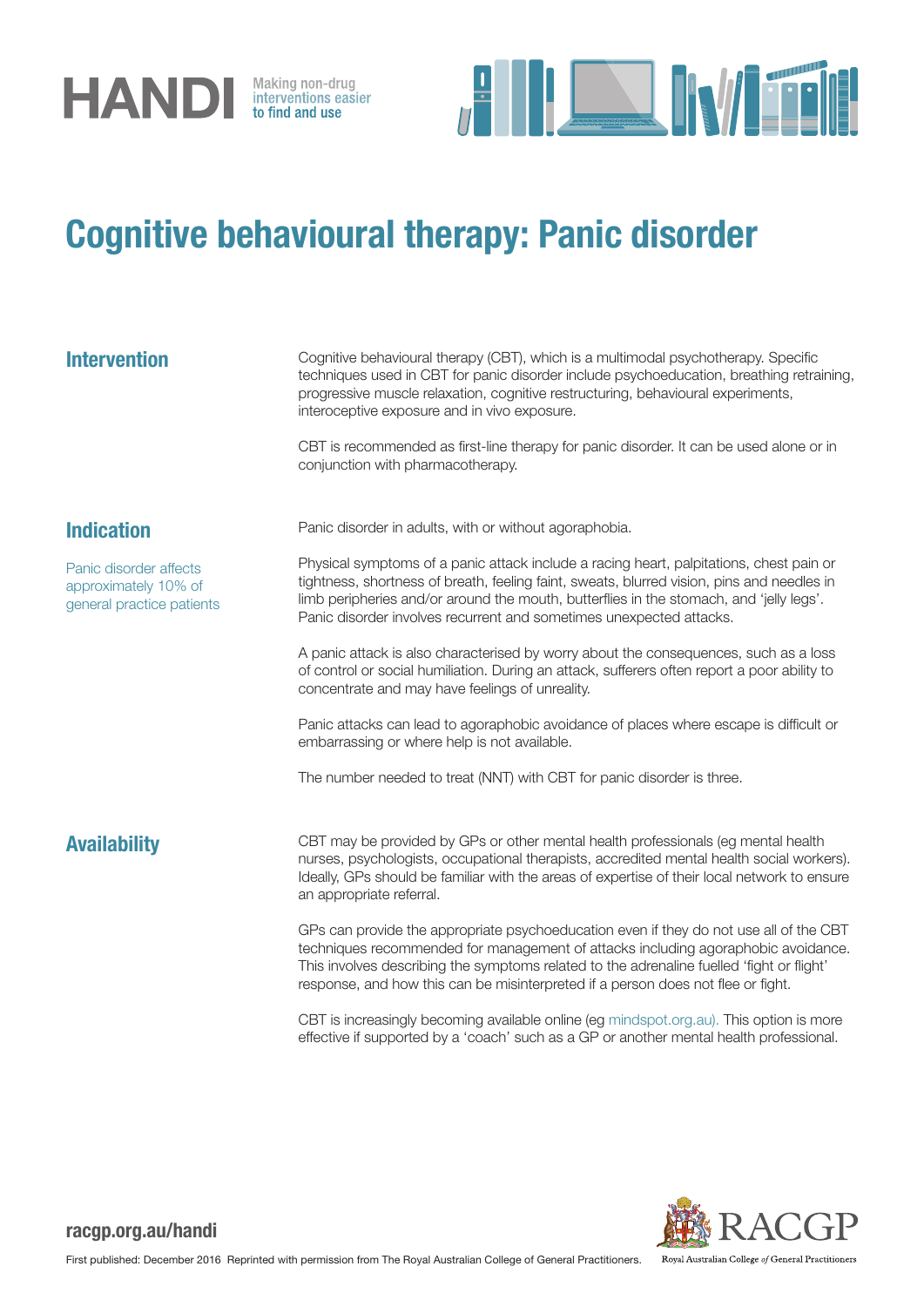



| <b>Description</b>         | The cognitive component of CBT helps patients to understand how the way they<br>think about their symptoms affects their experience. For example, being fearful of the<br>symptoms can create a feedback loop, increasing the length and intensity of the 'fight or<br>flight' response and continuing the length and severity of the panic attack. Conversely,<br>challenging these thoughts can lead to control of panic and/or agoraphobia. |
|----------------------------|------------------------------------------------------------------------------------------------------------------------------------------------------------------------------------------------------------------------------------------------------------------------------------------------------------------------------------------------------------------------------------------------------------------------------------------------|
|                            | The behavioural component may involve exercises to induce symptoms as a<br>teaching and mastery tool. An example is getting a patient to hyperventilate (a form<br>of interoceptive exposure) to induce symptoms. This can be undertaken during a<br>consultation or the patient may undertake this as part of their 'homework'.                                                                                                               |
|                            | The behavioural component often also involves patients gradually challenging themselves<br>within triggering situations while giving them skills to manage their panic (in vivo<br>exposure).                                                                                                                                                                                                                                                  |
|                            | Face-to-face therapy is generally limited to 5-10 sessions of 1 hour (often weekly) over a<br>maximum of 4 months. Sessions may be delivered individually or within a group.                                                                                                                                                                                                                                                                   |
|                            | Patients can expect to be asked to undertake homework and to monitor their symptoms.<br>Weekly sessions provide a chance to review the progress of homework exercises. The<br>frequency and severity of panic attacks are monitored by the patient and are a guide to<br>progress.                                                                                                                                                             |
|                            |                                                                                                                                                                                                                                                                                                                                                                                                                                                |
| <b>Tips and challenges</b> | CBT can be used at any stage in the development of panic disorder. Even long-term<br>agoraphobia may respond to CBT.                                                                                                                                                                                                                                                                                                                           |
|                            | Online delivery of treatment with clinician support may be a preferred and cost-effective<br>option for some patients. For examples, see mindspot.org.au and this way up (choose<br>the panic module).                                                                                                                                                                                                                                         |
|                            | Treatment strategies may also involve family members to help maximise the patient's<br>consistency with recommended interventions.                                                                                                                                                                                                                                                                                                             |
|                            | Patients don't need a referral from a GP to see an accredited mental health social<br>worker, occupational therapist or psychologist; however, a Mental Health Treatment<br>Plan from a GP is needed to claim rebates from Medicare or to use the Access to Allied<br>Psychological Services (ATAPS) program. Medicare rebates are available for individual or<br>group sessions with these professionals.                                     |
| <b>Grading</b>             | NHMRC Level I evidence.                                                                                                                                                                                                                                                                                                                                                                                                                        |



racgp.org.au/handi